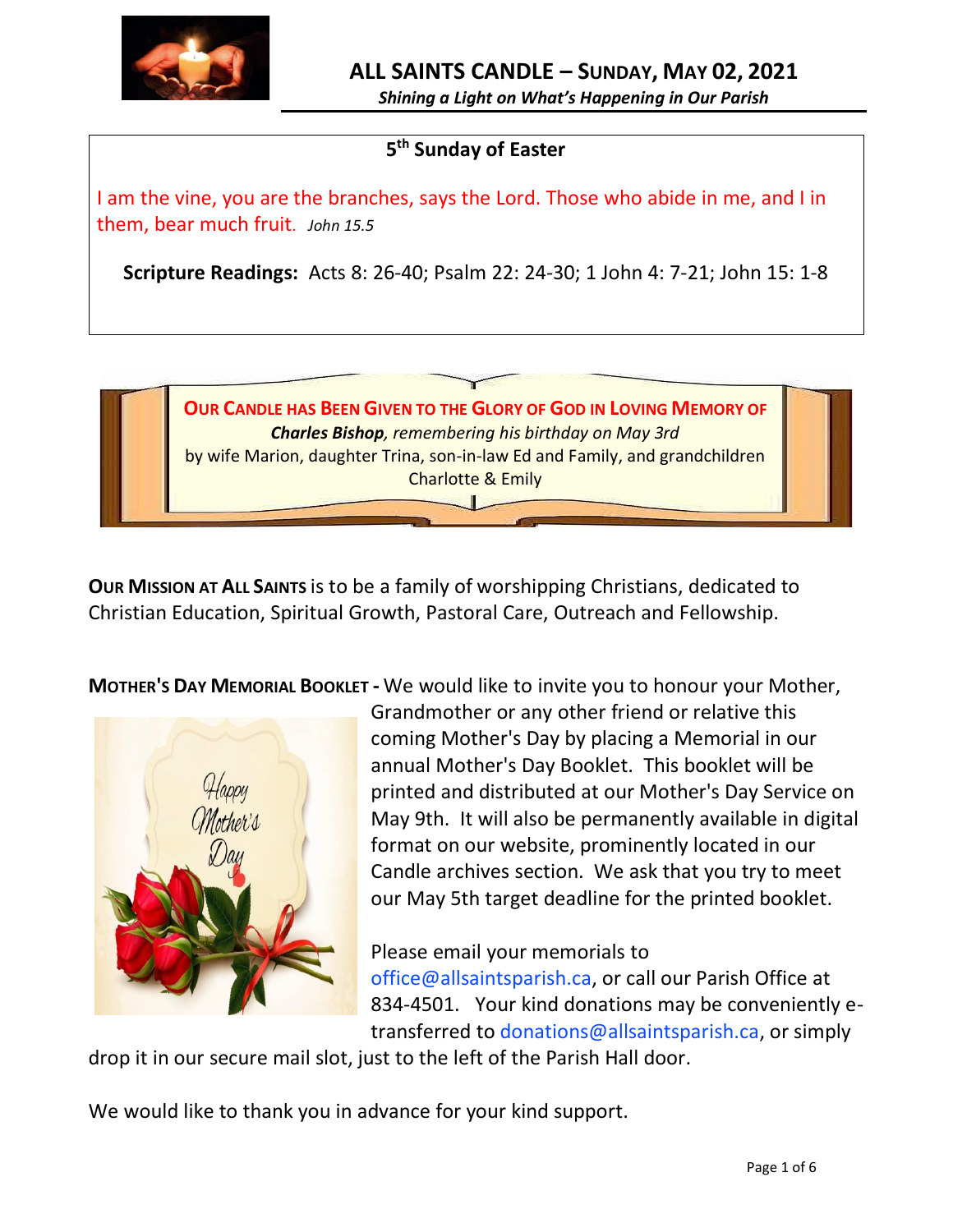**TURKEY COLD-PLATE TAKEOUT DINNERS -** Our All Saints ACW team will be selling Turkey Cold Plates and Dessert on Thursday, May 27<sup>th</sup> in our downstairs Parish Hall. The cost is just \$12 per plate and must be paid for by cash or cheque only. You can place your order by calling Enid at 682-9367, Dot at 834-5052, or Barb at 834-4795. The deadline for placing your orders will be May 24th. Orders may be picked up in the downstairs Parish Hall auditorium between 11:30am and 1:30pm on May 27th.



**ACW HOMEMADE QUILT LOTTERY -** Our ACW ladies are holding a ticket lottery on a beautiful quality Hand-Made Quilt, valued at \$500. There are only 1000 tickets available, and they are selling for just \$1 each.

You can request your tickets by calling Enid at 682-9367, Dot at

834-5052, or Barb at 834-4795.

As part of our Fall Fair activities, the lucky ticket will be drawn on Thursday, October 14, 2021. We ask that if you can, please support the wonderful ministry of these hard working ladies.

**ALL SAINTS IS OPEN FOR LIVE SERVICES -** Please be sure to read the complete Diocesan guidelines by [clicking here.](http://allsaintsparish.ca/document_library/COVID-19/210324%20COVID-19%20Revised%20Alert%20Level%202%20effective%20March%2027%202021.pdf)

- Our Parishes has resumed operations based on February 01, 2021 version of the "Many Members - [One Body" \(MMOB\)](https://anglicanenl.net/home/wp-content/uploads/2021/02/Many-Members-One-Body-February-2021.pdf) guidelines document. This includes meetings of Vestry, ACW, Men's Fellowship, Bible Study, etc…
- All attendees MUST pre-register for ANY gathering. You may do so online by [clicking here,](http://allsaintsparish.ca/covid-pre-registration-form) or you may call our Parish Office at 834-4501
- The maximum capacity at indoor gatherings is 100
- People may share a pew with any of their 20 consistent close contacts
- Masks must be worn at all times at all indoor gatherings, except to consume the Eucharist, or by a speaker or solo performer.
- During a 60-minute service, there can only be a maximum of 30 minutes of singing by a soloist or choir. The congregation is only permitted to sing one hymn, which must be just prior to exiting.
- Virtual or curb-side drop-off fundraising may resume with a maximum of 50 volunteers in the building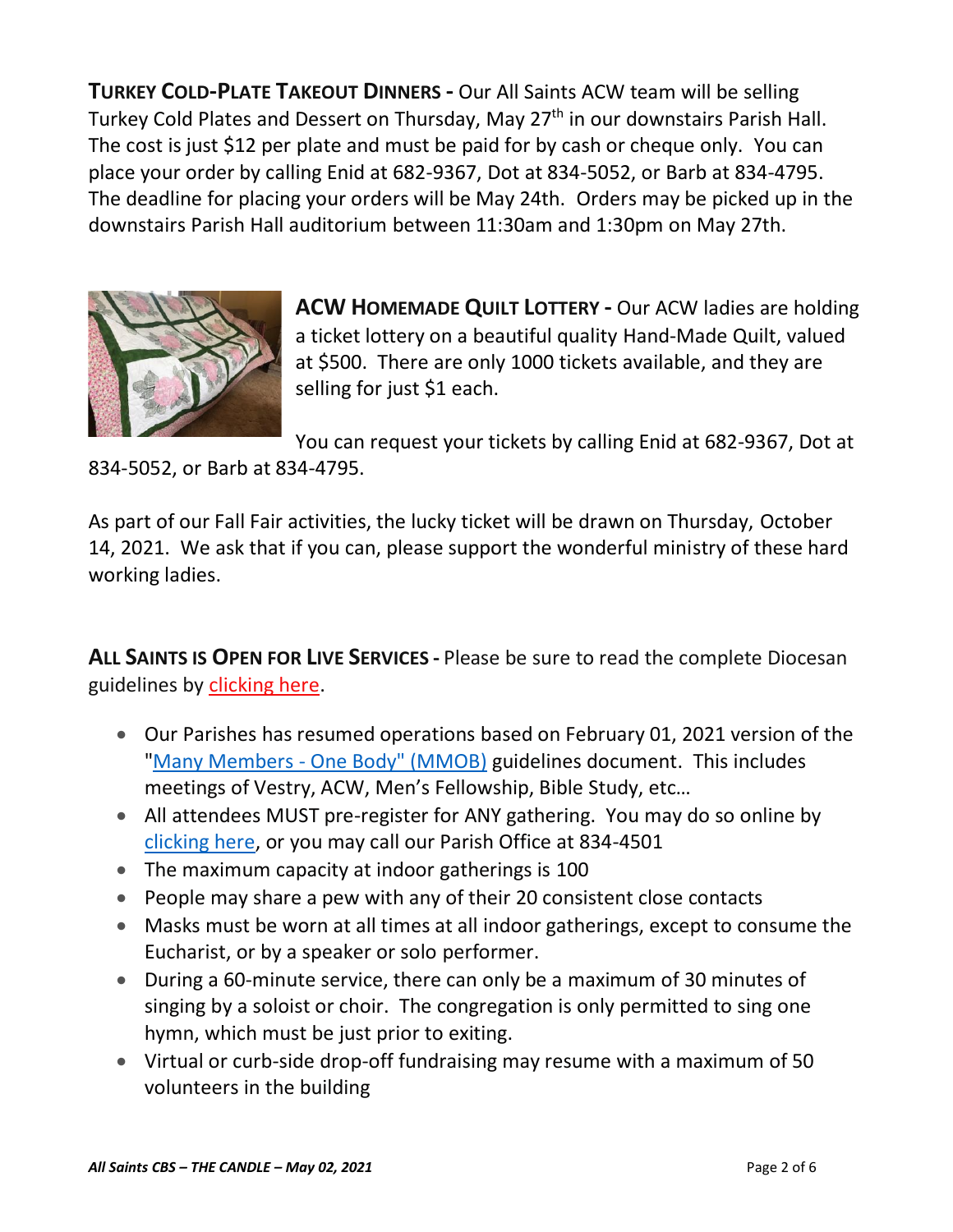**PRE-RECORDED SERVICES ARE ARCHIVED ONLINE** – In our efforts to keep you up to date with all that is happening in our Parish, please visit our website at [allsaintsparish.ca,](http://allsaintsparish.ca/) or simply [click here](http://allsaintsparish.ca/recorded-church-services) to view our pre-recorded services.

**AGM** - Vestry has reinstated the Church Re-Opening Taskforce Team to develop a COVID safe plan to host our Annual General Meeting (AGM). If approved by Vestry, it will then be forwarded to the Diocese for their review, and hopefully their approval. We will keep you advised of any updates. This team will continue their planning utilizing virtual team meetings.

**DO WE HAVE YOUR EMAIL ADDRESS?** - Now, more than ever, email is becoming one of the safest and quickest ways for our Parish to keep you informed. We would love to have your email address so that we may include you in our email bulletins and information notices. Please email it to [communications@allsaintsparish.ca,](mailto:communications@allsaintsparish.ca?subject=eMail%20Address%20Update) or simply [click here](http://allsaintsparish.ca/email_updates) to complete our online registration form.

**SPONSORING 'THE CANDLE'** - We would like to remind Parishioners and Friends that you may sponsor our weekly bulletin, **'***THE CANDLE***'**, and have it dedicated in memory of a loved one. Your personal tribute will be prominently posted on the Bible graphic located at the top of the front

page, and your kind donation of \$25 would be greatly appreciated. Additionally, you can honor a loved one by posting your favourite picture, along with a memorial verse, and your kind donation of \$50 for this full-page tribute is greatly appreciated. A paper copy of '*THE CANDLE*' is distributed at all Sunday services, and a digital copy is permanently archived on our Parish website at [allsaintsparish.ca](http://allsaintsparish.ca/thecandle.html)

**2021 CHURCH OFFERTORY ENVELOPES** - Because all Churches and buildings currently must remain closed to the general public, if you have not yet picked up your 2021 offertory envelopes, please continue using those from 2020, and simply place them in our mail drop-slot, which is located at the top of the stairs, just to the left of the main entrance of our Parish Hall. If you do not have



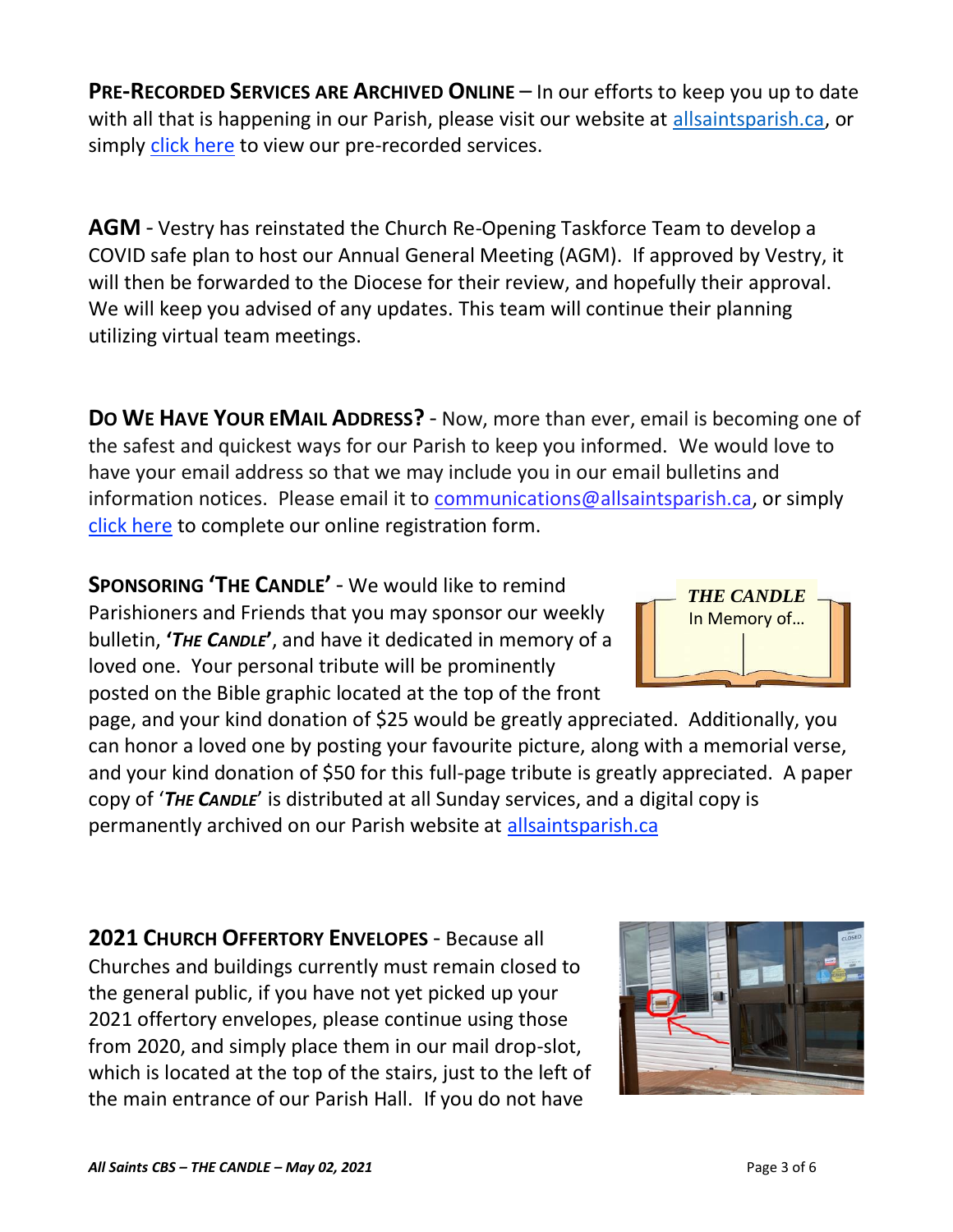any envelopes, please simply use a plain white envelope, and write your name and envelope number (if you know it) on the outside, and then drop it in the drop-slot.

You may also e-Transfer your offering using your banking or credit union eInterac service simply by emailing it to [donations@allsaintsparish.ca.](mailto:donations@allsaintsparish.ca) And of course, we always encourage you to consider signing up for our eGivings program which automatically deposits your offering at whatever interval you choose and are comfortable with. Please [click here](http://allsaintsparish.ca/egiving-online-information-form) to register your eGivings online, or simply go to our website and follow the eGiving notes. If you have [any](https://wfsites-to.websitecreatorprotool.com/870a5dd5.com/Admin/%7BSK_NODEID__22939341__SK%7D) questions, please email your Finance Team at [finance@allsaintsparish.ca,](mailto:finance@allsaintsparish.ca) or call our Office at 834-4501.



Please [click](http://allsaintsparish.ca/kids-corner) the Kids Corner button to the left to reach our resource area for a variety of Christian Youth Education activities. If you would like to be a part of this exciting Ministry, please let us know by clicking [here.](http://allsaintsparish.ca/index.html#comments) Stay tuned for a new craft activity each Sunday....

## **IN THANKS – GENERAL FUND**

• A Thank Offering has been given to All Saints Parish for the baptism of *Emily Rosella Lynch* - by her Parents

# **IN MEMORIAM – GENERAL FUND**

- In loving memory of *Cyril Fitzgerald* by Leroy & Maxine Hynes
- In loving memory of *Cyril Fitzgerald* by Caroline & Furness
- In loving memory of *Cyril Fitzgerald* by Login Canada, Mississauga, Canada
- In loving memory of *Cyril W. L. Fitzgerald* by Max & Bonnie Grandy
- In loving memory of *Cyril W. L. Fitzgerald* by Wallace Simmonds
- In loving memory of Dad, **Samuel Peach**, remembering his birthday on April 20<sup>th</sup> – by Barb & Dave
- In loving memory of *Eric Taylor* by Doug & Lily
- In loving memory of *Eric Taylor* by Rev Sam & Christina
- In loving memory of *Eric Taylor* by Jim & Sandra Batten
- In loving memory of *Eric Taylor* Herb & Dot Reid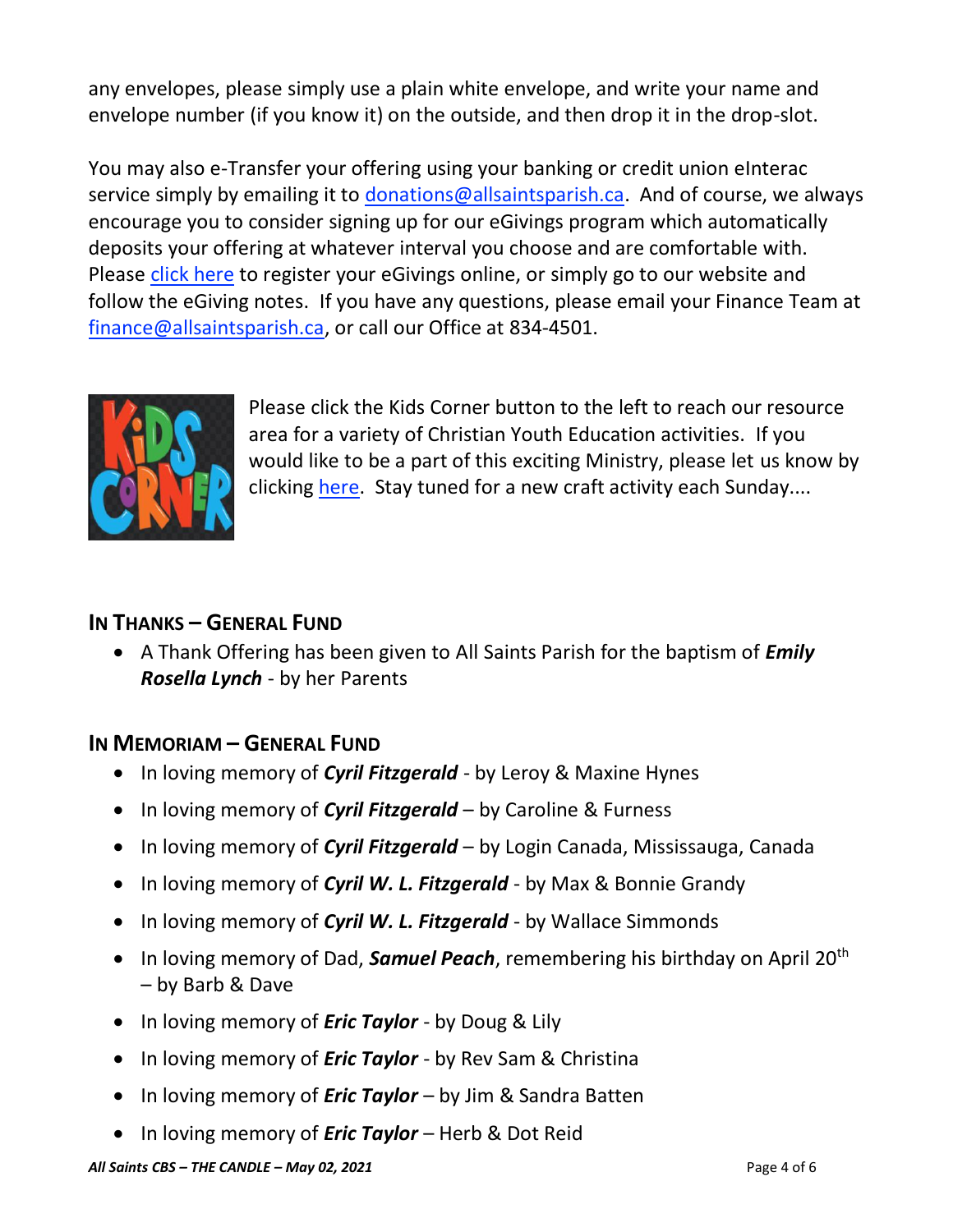- In loving memory of *Lillian Jefford* by Judy O'Reilly
- In loving memory of Mom, *Ida Elizabeth Peach*, remembering her death on May 1<sup>st</sup> – by Barb & Dave
- In loving memory of *Peter Warren* by Jerry & Heather Pike